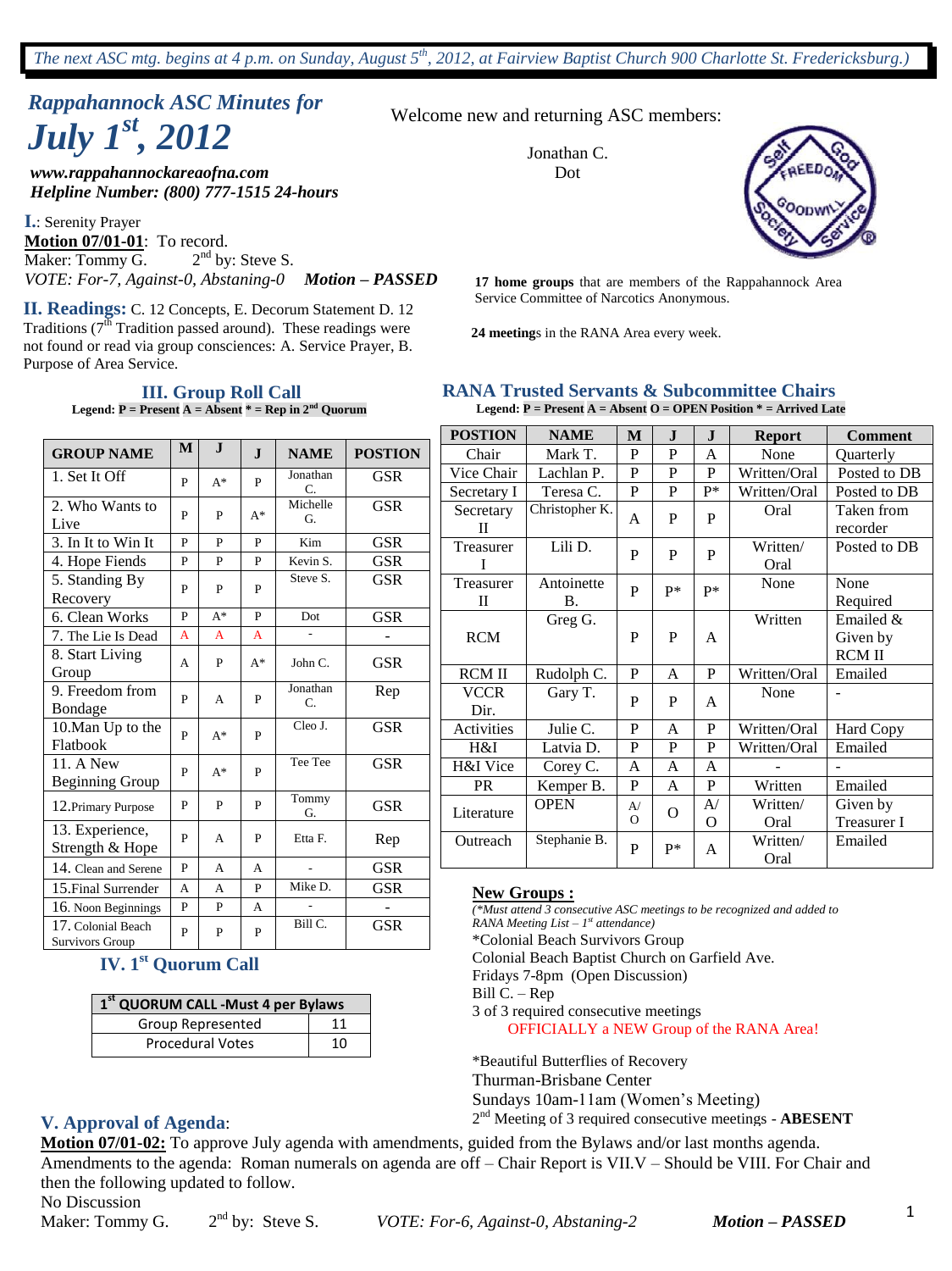### **VI. Approval of Minutes**:

**Motion 07/01-03:** To approve June minutes.

Discussion: (Lavitia) *I don't recall this much conversation on Out Reach, is this exactly what was said or…?* (Teresa C.) *Taken from the recording, I can't say it is exact, but I do my best to put in the minutes important details without making the report 25 pages.* 

(Lavitia) *I don't remember that much conversation. So this comes from the recording, not the actual report?*

(Teresa) For any section of the minutes after the report there is No Discussion or Discussion, this is the area where the discussion is paraphrased from the recorder, if there was any.

(Lavitia) Okay, I see.

(Lily D.) Be sure when you vote that you read the minutes and are aware of what are in them before casting a vote.

(Teresa C.) If you Abstain, that still counts as a vote, so if you don't have a vote because you didn't read the Minutes, then simply don't vote. This was also covered at last month's Area and was in the minutes.

(Lauchlan P) Everybody clear on that? If you didn't read them then don't vote.<br>Maker: Kevin S.  $2<sup>nd</sup>$  by: Steve S. *VOTE: For-5, Against-0, Abster* 

Maker: Kevin S. nd by: Steve S. *VOTE: For-5, Against-0, Abstaning-0 Motion – PASSED*

### **VII.-X. Administrative Reports**

**VII. Secretary Report I**: Given by Secretary I, Teresa C.

Hello RANA,

The June minutes were completed within the 2 week deadline and were sent out to GSRs , Admins and Sub-Committee Chairs on Sunday, June  $17<sup>th</sup>$  at 10pm – a total of 31 recipients.

Kemper was kind enough to re-upload the new GSR report - now only one page, as well as confirm all (2009- current) minutes are archived and available on the RANA website for any member to download, read and print.

In regards to last month's discussion on attendance I updated the Admin and Subcommittee attendance to include asterisks next to P for members who arrive late to Area Service. The attendance for GSRs already reflects this method of using an asterisk for members who are present for 2<sup>nd</sup> Quorum. The minutes will ONLY reflect that a member is Absent, Present or Present arriving late. As we do not take roll call for Admins or Subcommittee members as the record keeper I will do my best to note if a member is late. Typically I would notice this when I compile the minutes as the Admin or Subcommittee member was not present to give or read their report. If anyone has issue with the minutes for any reason, not just attendance, please be sure to call it out during the Motion to accept minutes at the beginning or every Area – noted under section VI. Amendments can easily be entered to the record to ensure the record is correct.

The combined Secretary budget is \$87.00.

I will be submitting a motion today to be reimbursed for \$16.05 for hanging file folders for keeping records for minutes.

Thank you for my recovery ~ Teresa C., RANA Secretary I

### No Discussion

### **VII. Secretary Report II**: Given by Secretary II, Christopher K.

*As far as paperwork printed for today I was able to get the important paperwork copied for today, but not everything as I did not have power at my house so I had to go out to my parent's house. The Agenda was not finalized today because Mark is also without power. The Contact List, I am going to pass this around to everyone to update. I did not print out the Contact list for everyone for today, if you need a Contact List please let me know.*

*The new GSR form that our Secretary I created was printed in your packets for today. Gives us a great way to put down GSR name, Alt name, Donations, Celebrations and your input for the Area minutes.*

*That's it, thanks for letting me share.* Discussion: (Teresa C.) *Just a comment on the Contact Sheet/List. Part of my job as Secretary I is to keep all our you guys information confidential, per the ByLaws. If someone needs a person's contact information I then determine if and how much information to be given so that your information is kept safe. We used to have a Contact Sheet with email addresses for each position such as [secretary@rappahannockareaofna.com](mailto:secretary@rappahannockareaofna.com) but that function of our website is no longer working, so anyone can go to our website and email via our Contact Us which will then go to Kemper our PR Chair. Kemper will then forward that email/information to the correct person or contact me so I can forward to the correct person. When I sent out the minutes for last month I included this email address as this is the only contact address we currently have for members of Area Service [:webservant@rappahannockareaofna.com](mailto:webservant@rappahannockareaofna.com) . Please get with me if you have any questions about this.* 

**VIII. Chair Report**: None, Chair absent (due to storm and power outage).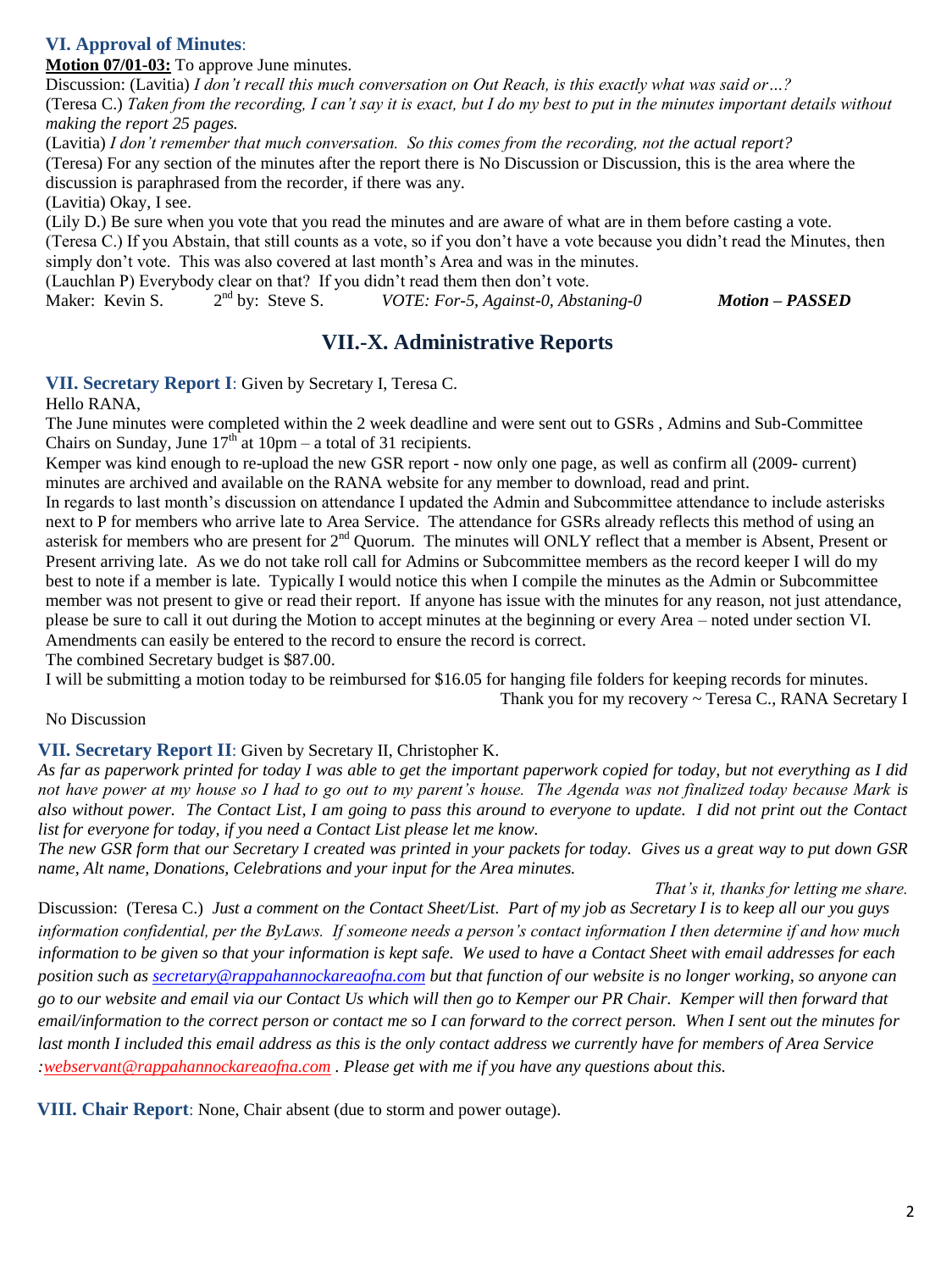### **IX. Vice Chair Report**: Given by Vice Chair, Lauchlan P.

First and foremost I would like to thank the area for allowing me to serve in this position.

For this past month I have nothing to report. I will be filling in this month for our Chair. Due to the power outages there have been we don't have an updated agenda. We will be utilizing last month's (May) agenda. There was only one motion to be taken back to groups and voted on. Thank you for allowing me to serve, Respectfully, Lauchlan P. No Discussion.

### **X. Treasurer I Report**: Given by Treasure I, Lili D.

\*See *Appendix A* on page 12. for detailed report of June 2012 business given at July 2012 ASC.

*My name is Lili and I am your grateful, retiring Treasurer. I have not missed an Area in almost 4 years and 2 years as the Treasurer, before that was some strange combination of Secretary and Vice Chair. It is with very mixed emotions that I go through this next 3 ½ hours. So here is my report: At the beginning of June we started with a balance of \$3,624.66. Total income was \$767.47 (\$200 from White Oaks and \$165 from RCM), see deposit slip on report. Total expenses were \$390.50 giving us a new balance of \$3998.63 which has been balanced against the check book. The bank statement has not been received as of yet, but the account was balanced through May with the last statement that I have.*

*Several things to discuss – I mailed the checks for Free State, rent for Area, CARNA ½ yearly donation. I dropped off the check to the Post Master for \$100 per our budget, and when I picked up the mail there was a statement for our next 6 months – a bill for \$124.00, this is an increase by 24%. So we have discussed in the past – do we get a smaller box? If we do does this change the PO #? So this bares discussion during Open Discussion. So we do need to discuss what to do about that \$24 as they are going to be expecting it and it is entirely possible we will be locked out our PO Box Tuesday morning. Now I did get that notice a week after I had dropped of the check and they are usually pretty good about putting a receipt in the box right away so maybe they are composing a letter to us.*

*As you may remember discussion last few months about checks, Carter Bank did take the checks made out to NA (Narcotics Anonymous). The Treasurer II was with me when they accepted these checks; however as the name on the account is RANA all future checks should be made out to RANA.*

*Thanks for letting me serve.*

No Discussion

#### **X. Treasurer II Report**: None given or required. - No Discussion.

#### **XI. RCM I Report**: Emailed by RCM I, Greg G. Read by RCM II, Rudolph C.

*Rudolph C., RCM II standing in for RCM I, Greg G. There are flyers on the back table for GSRs and a regional motion that needs to be taken back to groups that I will discuss later. Here is Greg G's report:*

Good Afternoon all ASC members. I apologize for my absence but I am at the beach with my family for my one and only vacation of the year. I informed the Chair in writing on Friday I would not be attending. I also failed to give the \$21 gas receipt to Rudy to turn in today, but I do have it. I will turn it in next month. *\*(Rudolph C.) I have the gas receipt right here and I am turning it into to the Treasure now.*

Rudy and I attended the 156<sup>th</sup> RSC in Charlottesville on 6-16-12. The topics in open forum were:

- 1. Interest in USFA
- 2. Appalachian Area request one of Delegate team at workshop in August
- 3. H&I request some time on agenda at October 2 day
- 4. Info on VRCC
- 5. Update contact sheet on website
- 6. Video or audio PSA
- 7. Become nonprofit or not and why
- 8. Changes to motion form
- 9. Inaccurate motion sent to groups

The one of the motions we voted on last month passed and the other one regarding prudent reserve was ruled out of order. The motion was ruled out of order because it contained inaccurate information from our bylaws, therefore, the groups did not have the proper information to make an informed decision. There was not another motion written to replace it and we will see what happens at  $157<sup>th</sup> RSC$ . There is one new motion to go back to groups to be voted on. Rudy will hand out a separate page with the motion on it. The regions bank balance is \$7947.38 with all bills paid to date. The RD team gave an amazing power point presentation regarding their work at the WSC last month. I am trying to ascertain that so I can show it here next month. Please put this under new business as it is a very powerful presentation and I think all should see it. The results of the motions and straw polls that all of us work so hard on are as follows. This also has how our region voted versus the results. *\*(Rudolph C.) These are also the motions I read and reported on at May ASC.*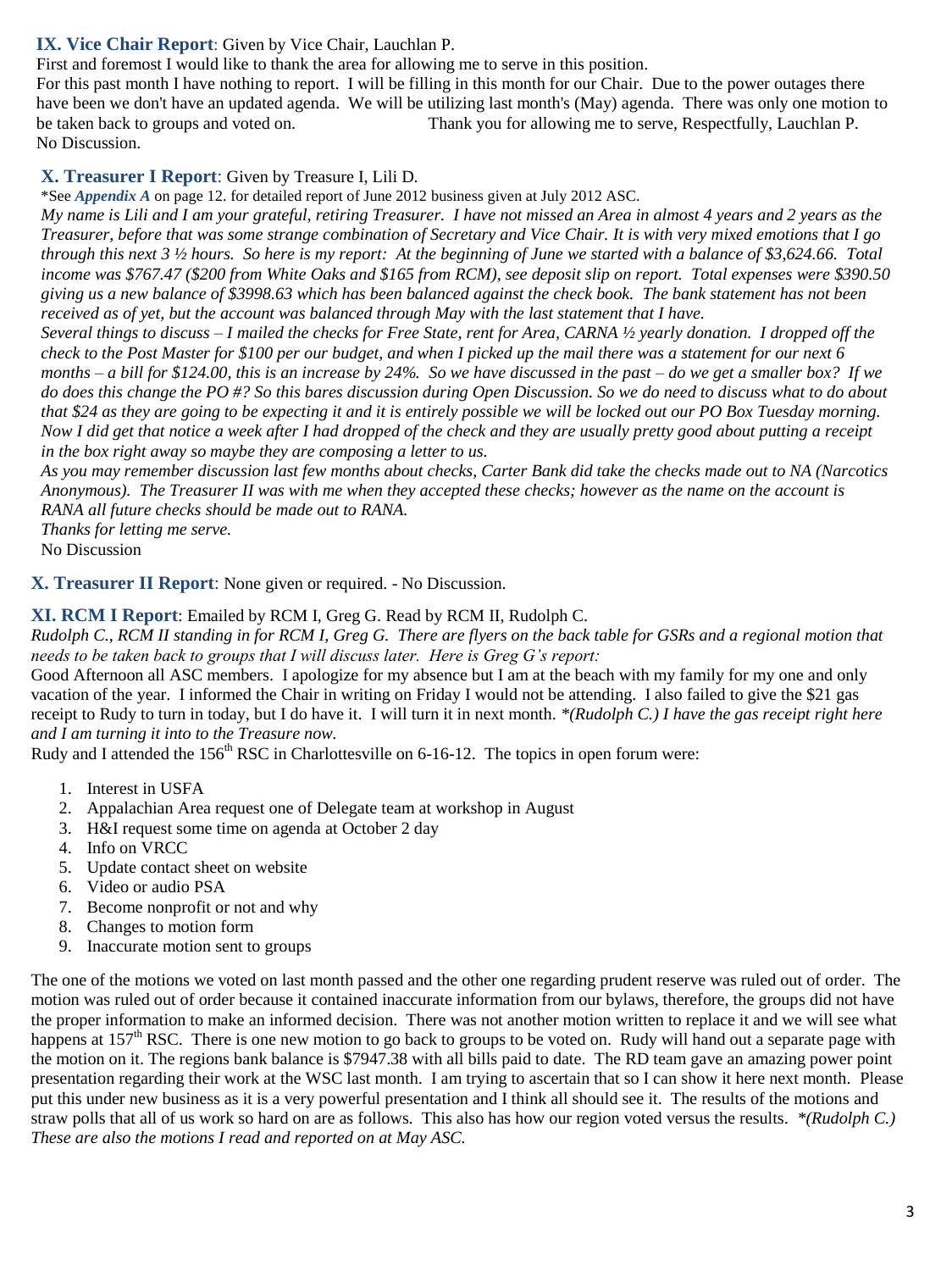#### **XI. RCM I Report (continued)**: Emailed by RCM I, Greg G. Read by RCM II, Rudolph C.

| <b>RESOLUTIONS</b><br><b>STRAWPOLLS</b> |                   |              |                   |           |
|-----------------------------------------|-------------------|--------------|-------------------|-----------|
| <b>CARNA</b>                            | <b>Conference</b> | <b>CARNA</b> | <b>Conference</b> | amended   |
| 1.YES                                   | <i>PASSED</i>     | A.YES        | 53/37/9           |           |
| 2.YES                                   | <b>PASSED</b>     | B.YES        | 65/37/6           |           |
| 3.YES                                   | <i>PASSED</i>     | C.YES        | 76/31/2           |           |
| 4.YES                                   | <b>PASSED</b>     | D. NO        | 60/43/5           |           |
| 5.YES                                   | <b>PASSED</b>     | E.NO         | 58/48/5           |           |
| 6.NO                                    | <b>PASSED</b>     | F. NO        | 71/34/4           |           |
| 7.NO                                    | <b>PASSED</b>     | G. NO        | 71/36/4           |           |
| 8.NO                                    | <b>PASSED</b>     | H. NO        | 67/39/3           | mentoring |
|                                         |                   | I. NO        | 72/34/6           |           |

| WB MOTION |  |
|-----------|--|
| r adn     |  |

**REG PROPOSALS** 

| <b>CONTRACTOR</b> |                                  |               |                                                |
|-------------------|----------------------------------|---------------|------------------------------------------------|
| Conference        | <b>Conference CARNA</b><br>PASSE | Conference    |                                                |
| 1. Yes            | A.Yes<br>PASSE                   | PASSED        | 2/3 vote unanimous<br>2/3 amended 120 days 90- |
| 2. Yes            | <b>B</b> .Yes                    | <b>PASSED</b> | 19-1                                           |
| 3. Yes            | PASSE<br>$C$ . Yes               | PASSED        | 2/3 standing , 120 days89-<br>-22-1            |
|                   | PASSE                            |               | 2/3 amend 120 days 87-                         |
| 4. Yes            | D. Yes                           | <b>PASSED</b> | 23-I                                           |
| - -               | PASSE                            |               |                                                |

5. Yes D E. Yes PASSED 2/3 voice vote

6.ADOPT 2010 MINUTES PASSED UNANIMOUSLY

7.A. Main motion: pass the project plans, approve 2012-2014 Naws budget.

B. Any new business will be treated as a proposal rather than a motion and must be submitted by wed

брт оп a proposal form.

Intent-To continue toward a more consensus based conference.

Motion required 2/3 vote carried by voice vote.

(See www.na.org site Draft Summary of decisions for exact verbiage)

| <b>CAT</b><br>FELLOWSHIP ISSUE DISCUSSION<br><b>SERVICE SYSTEM</b><br><b>TRADITIONS WORKBOOK</b> | <b>CARNA</b><br>YES<br>NO<br>YES | <b>CONFERENCE</b><br>passed<br>passed |
|--------------------------------------------------------------------------------------------------|----------------------------------|---------------------------------------|
| <b>PUBLIC</b>                                                                                    |                                  | passed                                |
| <b>RELATIONS</b><br><b>INTRO TO NA MEETINGS</b>                                                  | YES<br>YES                       | passed                                |
| <i>TRUSTED SERVANT SUPPORT</i><br>2012-2014                                                      | YES                              | passed<br>passed                      |
| <b>BUDGET</b>                                                                                    | <b>YES</b>                       | passed                                |
| <b>SIBERIA/FAR EAST</b>                                                                          | YES                              | passed                                |
| REGIONAL SEATING                                                                                 | YES                              | Passed                                |

The H&I Subcommittee is working on forming a group called Writing Steps for Recovery. *\*(Rudolph C.) Flyers on the table.* This group would help inmates write and work steps through the mail. This idea is in its infancy and if anyone is interested see me or Rudy for info or better yet go to the Regional H&I Subcommittee meeting on July 28 at SAARA Center in Lynchburg, 2316 Atherholt Road, Lynchburg, Virginia 24501. See me for the time,

*.*

Please congratulate our new Regional Speaker Jam Chair Antoinette B.

This is the motion Rudy handed out – Motion 156-4, Rudy will summarize and answer questions as needed.

*Motion to be taken back to areas for group conscience to come back at 157th RSC: Motion 156-4*

#### *See New Business – XVIII on page 10.*

**Motion 156-4** *Mover: Bill M Policy Chair 2nd: Jimmy W Peninsula*

To change CARNA G&RO Section V: Reports #1: **\*To Be Voted on by Groups at August ASC**

From:

Only reports e-filed, typed, handwrote or emailed no later than one day following RSC will be included in the minutes. To:

Only reports read on the floor and e-filed, typed, handwritten or emailed no later than one day following the RSC will be included in the minutes.

Intent: To ensure that the RSC has the opportunity to hear, discuss and questing the report.

Pros: 1. It is essential that a report be read on the floor to be included in minutes. 2. If reports are not read on the floor at the business meeting, they are not part of the meeting. They can change whatever they want to say at any time up to midnight after RSC.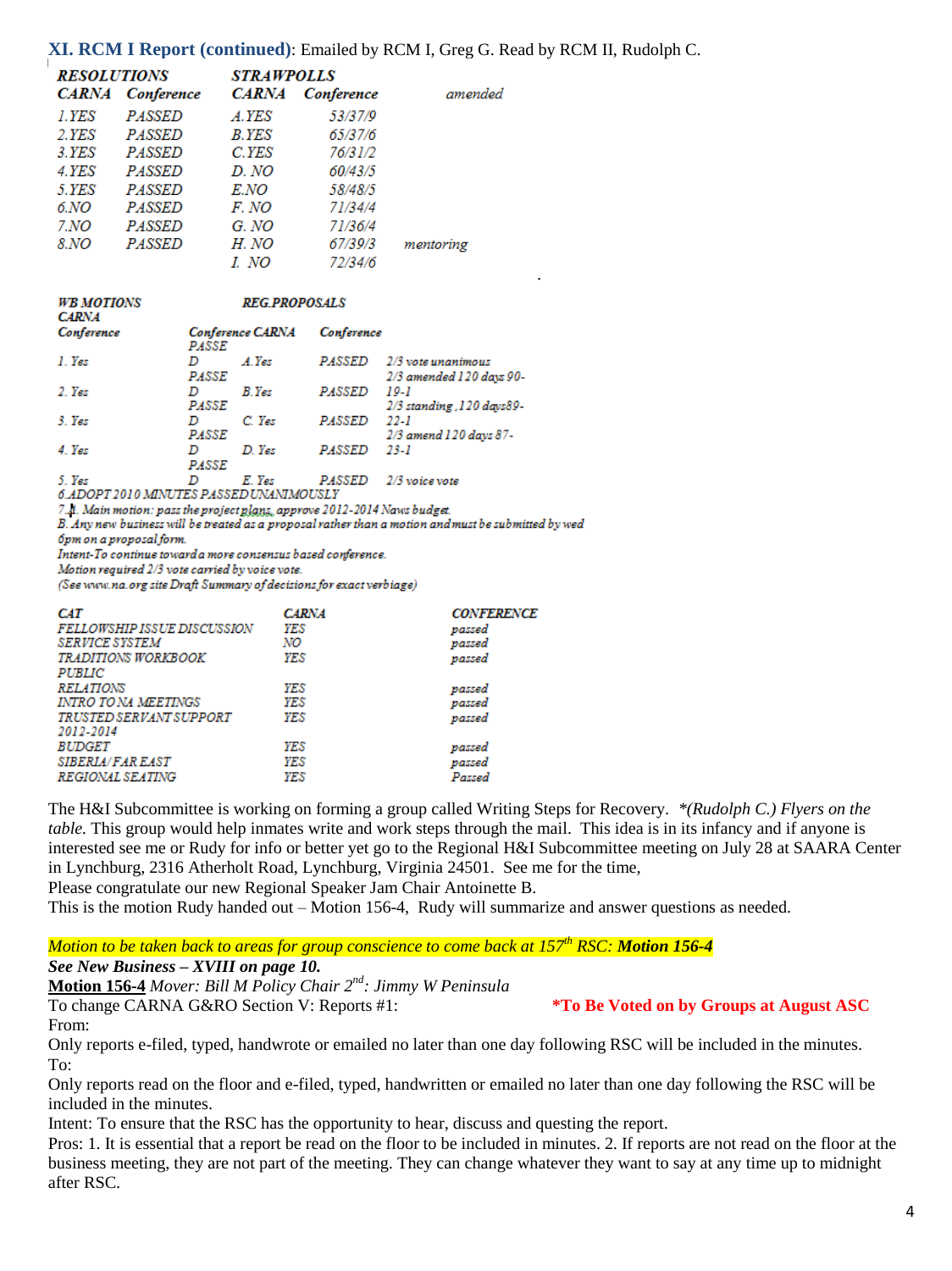Cons: 1. That Area RCM needs to be present when the report is given because without them being present there cannot be any discussion.

I have also included a copy of my report to region to be included in the minutes. ILS Greg and Rudy

*\*Please see RANA RCM Regional Report on page 13.Appendix B.*

Discussion: (Rudolph C.) *Reports need to be read on the floor so they can be discussed at the meeting. Submitters are to be present to read their reports.* 

(Etta F.) *I did not make it to the last RSC, I emailed my report so if this is the case this motion speaks to RCMs not speak to any other officers. This means that the verbiage only speaks to RCMs emailing reports.*

(Rudolph C.) *They discussed this as everyone at the meeting as pertained to the minutes. So reports that were emailed to the Secretary, she read them and then she could not answer the questions.*

(Lauchlan P.) *So for now GSRs bring this motion back groups to be voted on as is and if the motion is Out of Order as written that will be addressed at the next RSC.*

**XI. RCM II Report**: See RCM I report – combination of RCM I and II report read by RCM II Rudolph C.

### **XII. Subcommittee Reports**

**A. Activities Report**: Given by Activities Chair, Julie C.

First of all I would like to thank ASC for allowing me to serve. My commitment is up and I would like to say thank you and I I am truly grateful for the opportunity to serve. I will gladly help anyway I can in activities.

Thanks. In Loving Service, Julie C.

No Discussion.

**B. Hospitals & Institutions (H&I) Report**: Given by Chair, Lavita D.

Hospitals and Institutions Monthly Subcommittee Report for June 2012

Meeting was held on Sunday June 10, 2012 from 5-7pm

Open Positions: Panel Coordinator and Secretary.

Emily has formally resigned from her position as Panel Coordinator. And Brandon H has been elected as our new Panel Coordinator.

Budget: Group spoke by phone to ASC Treasurer Lilli D and it was clarified that the subcommittee has \$350.00 in its budget.

H&I is doing well with first commitment at McShinn on Wed Nights 7pm to 8pm. At the beginning of the month this group had a group conscious to remove this meeting from the future meeting schedule.

H & I continues to recruit panel leaders, members, and a subcommittee secretary.

Our next business meeting is next Sunday July 8 at 5:00pm to 7:00pm at the T.B .Shelter

Thanks for allowing me to be of service! Lavita D.

Discussion: (Mike D.) *You said you do have Open Positions?* (Lavita D.) *We are recruiting for Panel Leaders and Members and we ask they have a year clean time and transportation. We also need a subcommittee Secretary, no clean time requirement for that.*

### **C. Literature Chair Report**: Position OPEN – Given by Lili D. Treasurer I

*My name is Lili and I am a temporary Literature reporter. At last Area \$243.10 was sold. There was a literature order placed for \$491.60 so we do now have plenty of literature to be purchased for the groups. So I will be putting in a motion to pay Free State for this order.*

No Discussion

**D. Outreach Report**: None given. No Discussion.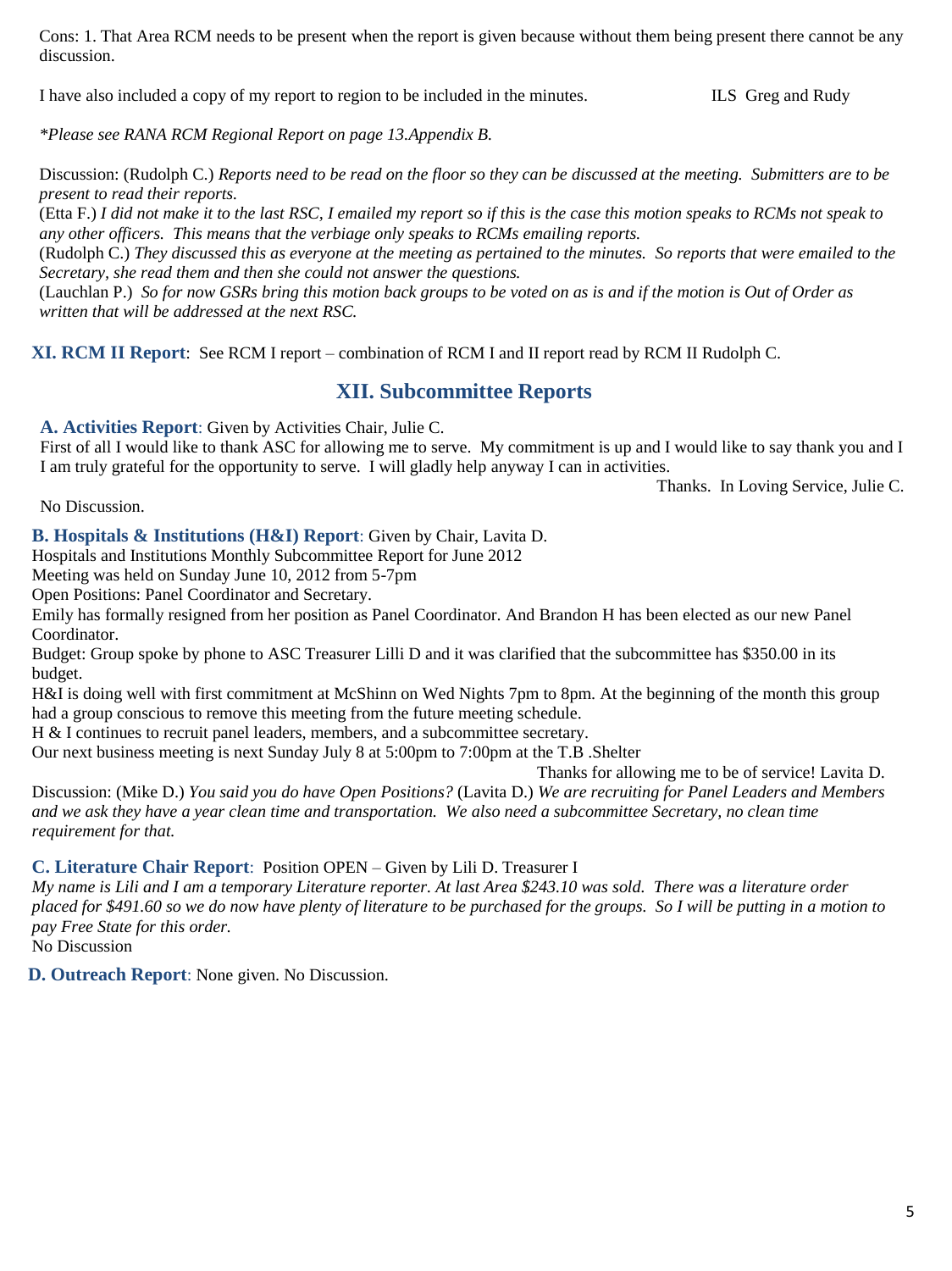### **E. Public Relations (PR) Report**: Given by Chair, Kemper B.

Good afternoon,

I would like to again apologize for my absence at June's Area meeting. I am happy to announce that I now work in the Fredericksburg area and will not be pulled away from commitments quite as often as my old position. There is not a whole lot to report except for the fact that I have read the minutes, and caught up on the discussion about the meeting lists, and am holding fast until the end of this month. I do have a draft copy of a list that includes the 3 "new" meetings on my PC and will bring it to the H&I/PR/Outreach Merge meeting on Sunday the  $8<sup>th</sup>$ . If there are any meetings in dire need of a meeting lists, due to the decision by the body at June's area, I would only suggest that printing out one from our website and making copies is the best method. PR could try to work this for some groups, however, the decision will have to be made in the PR meeting next Sunday. If you would like to have PR make you some copies next week please inform me or anyone that you know is in the sub-committee know that you would like some, and we will try to get them to you ASAP.

Other than this, there is not much to report other than PR is looking for some more support, and would benefit greatly from support on anyone with web design experience so that we can prepare to move from web.com to another host come this fall/winter.

In Loving Service, Kemper B. (RANA PR Chairperson)

Discussion: (Kemper B.)*Both Sat and Sun meeting is Primary Purpose. I will get a budget amount to the Treasurer as I did not put it in this report.*

(Lili D.) *We did find the cord for the printer and we have a ton of ink so we can print meeting, see Christopher K. to arrange for printing.*

(Christopher K.) *Please be sure to give me 2 days lead time for printing needs.*

(Etta F.) *Regarding the new website the region has a point person that has been working with GoDaddy.com I would be happy to give you their contact information as they have experience with Disclaimer for using the services that have advertisements – such as GoDaddy.com.*

**F. VRCC Director Report**: None given. No Discussion.

### **XIII. Group Service Representative (GSR) Reports**

| <b>HOME GROUP</b>                                                                                                                                                                                                                                                                                                                                                                             | <b>GSR/ALT</b>                            | <b>DAYS AND TIMES</b><br>OF MEETINGS | # GROUP<br><b>MEMBERS</b> | # AVG. WKLY<br><b>ATTENDANCE</b> /<br><b>NEWCOMERS</b> | <b>GROUP</b><br><b>DONATION</b> | LIT.<br><b>ORDER</b> |  |  |
|-----------------------------------------------------------------------------------------------------------------------------------------------------------------------------------------------------------------------------------------------------------------------------------------------------------------------------------------------------------------------------------------------|-------------------------------------------|--------------------------------------|---------------------------|--------------------------------------------------------|---------------------------------|----------------------|--|--|
| 1. Set it Off                                                                                                                                                                                                                                                                                                                                                                                 | Jonathan C. - GSR                         | Sun. 7 - 8:30pm                      | 5                         | $20 - 35/6 - 10$                                       | \$10.00                         | \$0.00               |  |  |
| Group Anniversaries: Sean 1 year on July $22^{nd}$ , Richard 1 year on Sat. July $7^{th}$ .                                                                                                                                                                                                                                                                                                   |                                           |                                      |                           |                                                        |                                 |                      |  |  |
| 2. Who Wants to Live                                                                                                                                                                                                                                                                                                                                                                          | Michelle $G - GSR$<br>Teresa N.- Alt. GSR | Mon. - Fri.12 - 1:00pm               | 30                        | $30-40$ /daily<br>$6-7$ /wk                            | \$53.64                         | \$38.20              |  |  |
| Group Anniversaries: None this month                                                                                                                                                                                                                                                                                                                                                          |                                           |                                      |                           |                                                        |                                 |                      |  |  |
| 3. In It to Win it                                                                                                                                                                                                                                                                                                                                                                            | Kimberly K. - GSR<br>Matt $J - Alt$ . GSR | Mon. 7:00 - 8:30pm                   | 16                        | $40/10-12$                                             | \$25.00                         | \$0.00               |  |  |
| Hello family, I am here to report that our home group is doing great! We have lots of speakers from all over lined up to come and share. We                                                                                                                                                                                                                                                   |                                           |                                      |                           |                                                        |                                 |                      |  |  |
| have 16-18 home group members. 11 which religiously show up and have service positions.                                                                                                                                                                                                                                                                                                       |                                           |                                      |                           |                                                        |                                 |                      |  |  |
| Group Anniversaries: Kate - 1 year on July $7^{th}$ .                                                                                                                                                                                                                                                                                                                                         |                                           |                                      |                           |                                                        |                                 |                      |  |  |
| 4. Hope Fiends                                                                                                                                                                                                                                                                                                                                                                                | Kevin S. - GSR                            | Tue. 7 - 8:15pm                      | 4                         | 33/5                                                   | \$0.00                          | \$0.00               |  |  |
| Our format is we read out of the "It Works: How & Why" book followed by open discussion. We recently voted in a new GSR and will<br>probably have an alternate GSR and will probably have an alternate as well. After paying rent through September and keeping a prudent<br>reserved we don't have a donation this month and ordered literature online.<br>Group Anniversaries: None report. |                                           |                                      |                           |                                                        |                                 |                      |  |  |
| 5. Standing by Recovery                                                                                                                                                                                                                                                                                                                                                                       | Steve S.- GSR<br>Heather M.-Alt. GSR      | Tue. $7:30 - 8:30$ pm                | 6                         | 10/2                                                   | \$15.00                         | \$37.00              |  |  |
| Group Anniversaries: Steve S. 18 months on July 24 <sup>th</sup> .                                                                                                                                                                                                                                                                                                                            |                                           |                                      |                           |                                                        |                                 |                      |  |  |
| 6. Clean Works                                                                                                                                                                                                                                                                                                                                                                                | Dot - GSR                                 | Wed. 7 - 8:00pm                      | 6                         | $15 - 20/2 - 3$                                        | \$40.00                         | \$22.00              |  |  |
| Group Anniversaries: $Dot - 1$ year on Aug. 1st                                                                                                                                                                                                                                                                                                                                               |                                           |                                      |                           |                                                        |                                 |                      |  |  |
| 7. The Lie Is Dead                                                                                                                                                                                                                                                                                                                                                                            | Robert - GSR                              | Wed. 7 - 8:15pm                      | $\sim$                    | $\sim$                                                 | \$0.00                          | \$0.00               |  |  |
| ** Absent at Area 3 or more consecutive months**                                                                                                                                                                                                                                                                                                                                              |                                           |                                      |                           |                                                        |                                 |                      |  |  |
| 8. Start Living Group                                                                                                                                                                                                                                                                                                                                                                         | John C. - GSR<br>Robert – Alt. GSR        | Thu. 7 - 8:00pm                      | 6                         | 8/1                                                    | \$10.00                         | \$56.50              |  |  |
| Need experience women to sponsor.<br>Group Anniversaries: None reported                                                                                                                                                                                                                                                                                                                       |                                           |                                      |                           |                                                        |                                 |                      |  |  |
| 9. Freedom from Bondage                                                                                                                                                                                                                                                                                                                                                                       | Jonathan $C - Rep$                        | Thur. 8 - 9:00pm                     | 6                         | $5 - 15/1 - 2$                                         | \$0.00                          | \$24.00              |  |  |
| Group Anniversaries: None reported.                                                                                                                                                                                                                                                                                                                                                           |                                           |                                      |                           |                                                        |                                 |                      |  |  |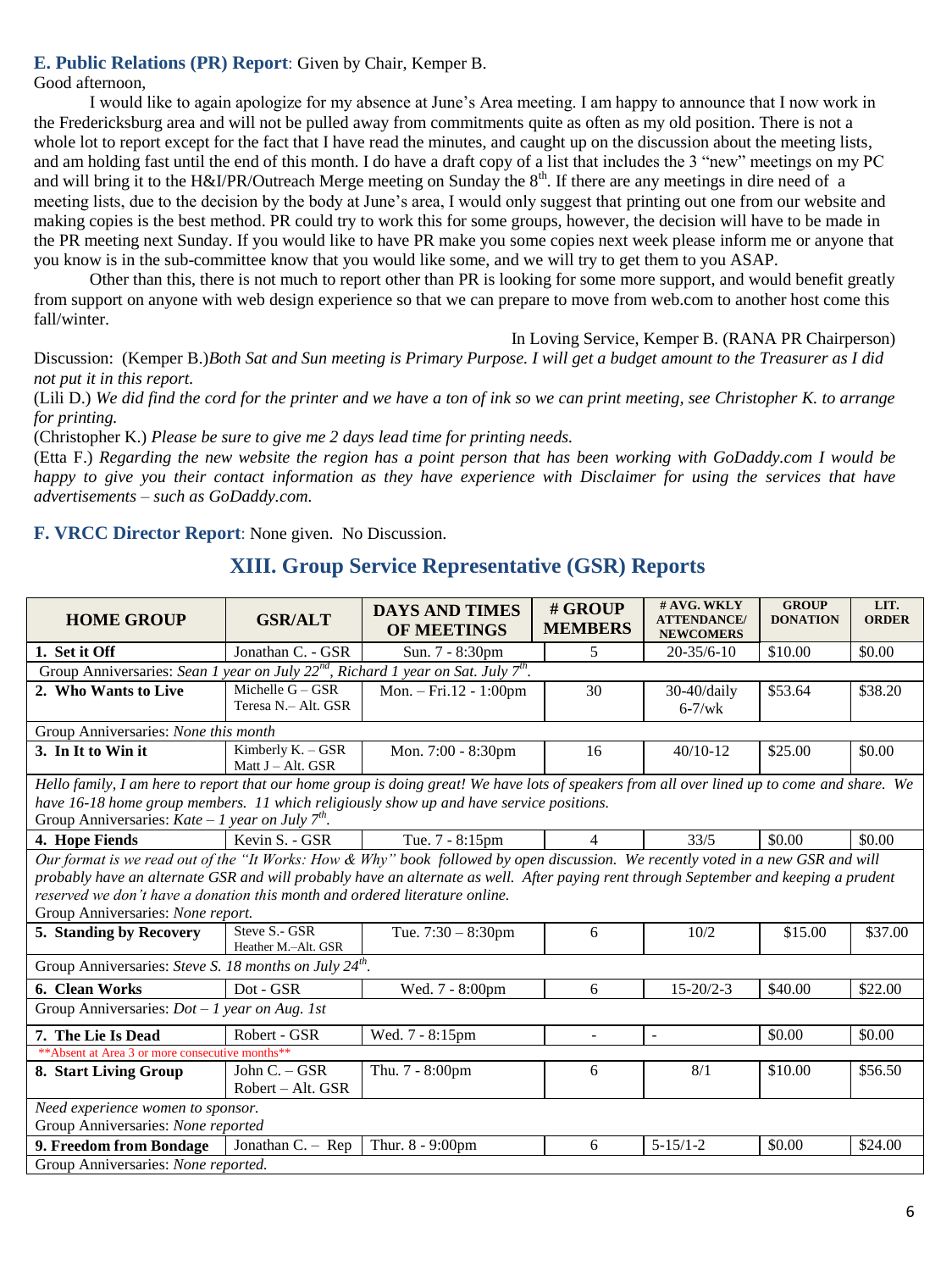## **XIII. Group Service Representative (GSR) Reports** *(continued)*

| <b>HOME GROUP</b>                                                                                                                                                                                                                                                                    | <b>GSR/ALT</b>                      | <b>DAYS AND TIMES</b>               | # GROUP        | # AVG. WKLY<br><b>ATTENDANCE/</b>          | <b>GROUP</b><br><b>DONATION</b> | LIT.<br><b>ORDER</b> |  |  |  |
|--------------------------------------------------------------------------------------------------------------------------------------------------------------------------------------------------------------------------------------------------------------------------------------|-------------------------------------|-------------------------------------|----------------|--------------------------------------------|---------------------------------|----------------------|--|--|--|
|                                                                                                                                                                                                                                                                                      |                                     | OF MEETINGS                         | <b>MEMBERS</b> | <b>NEWCOMERS</b>                           |                                 |                      |  |  |  |
| 10. Man Up to the<br>Flatbook                                                                                                                                                                                                                                                        | Cleo J. - GSR                       | Thur. 7 - 8:30pm                    | 7              | Good/UNK                                   | \$0.00                          | \$0.00               |  |  |  |
| All is well                                                                                                                                                                                                                                                                          |                                     |                                     |                |                                            |                                 |                      |  |  |  |
| Group Anniversaries: Group anniversary celebrations, $6^{th}$ anniversary Speaker Jam Saturday July $14^{th}$ from 11am to 7pm. Locations Old<br>Mill Park - 400 Caroline Street Fredericksburg, VA.<br>Julie $-4$ Years on July 12th                                                |                                     |                                     |                |                                            |                                 |                      |  |  |  |
| 11. A New Beginning                                                                                                                                                                                                                                                                  | Tee Tee. - GSR                      | Fri. $7 - 8:15$ pm                  | 5              | 40/7                                       | \$70.00                         | \$3.90               |  |  |  |
| Group                                                                                                                                                                                                                                                                                |                                     |                                     |                |                                            |                                 |                      |  |  |  |
| Meeting attendance has been awesome. Still need home group members. Kenny and Daina will be celebrating their 3 year anniversary this<br>month.                                                                                                                                      |                                     |                                     |                |                                            |                                 |                      |  |  |  |
| Group Anniversaries: Kenny & Daina 3 Years on August 10 <sup>th</sup> .                                                                                                                                                                                                              |                                     |                                     |                |                                            |                                 |                      |  |  |  |
| 12. Primary Purpose                                                                                                                                                                                                                                                                  | Tommy G - GSR                       | Sat. & Sun. 12 - 1:30pm             | 6              | $10+/4+$                                   | \$10.00                         | \$0.00               |  |  |  |
| The group is doing well, but can always use more support and home group members.<br>Group Anniversaries: Richard B. (Little Richard) 1 year on July $7^{th}$ .                                                                                                                       |                                     |                                     |                |                                            |                                 |                      |  |  |  |
| 13. Experience, Strength                                                                                                                                                                                                                                                             | Etta $F - Rep$ .                    | Sat. 7 - 8:30pm                     | 20-50          | <b>UNK</b>                                 | \$0.00                          | <b>UNK</b>           |  |  |  |
| & Hope                                                                                                                                                                                                                                                                               |                                     |                                     |                |                                            |                                 |                      |  |  |  |
| Hi Family. Experience, Strength and Hope is seeing good attendance (20-50) people but poor contributions.                                                                                                                                                                            |                                     |                                     |                |                                            |                                 |                      |  |  |  |
| It is in need of home group members and trusted servants. We recently elected Tressie B. to the treasury position but are in need of a                                                                                                                                               |                                     |                                     |                |                                            |                                 |                      |  |  |  |
| secretary, GSR, and chairperson.                                                                                                                                                                                                                                                     |                                     |                                     |                |                                            |                                 |                      |  |  |  |
| We are unable to make a donation right now as we must preserve our prudent reserve but will be buying supplies. Etta F. will celebrate 17                                                                                                                                            |                                     |                                     |                |                                            |                                 |                      |  |  |  |
| yrs July $7th$ at 7p. There are no more celebrations there this month and the group is preparing to create by-laws. We have had a large influx<br>of non-home group members requesting to celebrate with us and have been open to allow this in the past but did not supply cakes or |                                     |                                     |                |                                            |                                 |                      |  |  |  |
| medallions for them. Home group members have had first preference to dates and they have been changing format for their celebrations. We                                                                                                                                             |                                     |                                     |                |                                            |                                 |                      |  |  |  |
| now wish to work out a policy that is in print and clearly defined as to how we wish to go forth in handling this.                                                                                                                                                                   |                                     |                                     |                |                                            |                                 |                      |  |  |  |
|                                                                                                                                                                                                                                                                                      |                                     |                                     |                | In loving Service, Etta F., Group reporter |                                 |                      |  |  |  |
| Group Anniversaries: None reported                                                                                                                                                                                                                                                   |                                     |                                     |                |                                            |                                 |                      |  |  |  |
| 14. Clean and Serene                                                                                                                                                                                                                                                                 | Tony N. - GSR                       | Fri. 10-11pm                        | <b>UNK</b>     | <b>UNK/UNK</b>                             | \$0.00                          | <b>UNK</b>           |  |  |  |
|                                                                                                                                                                                                                                                                                      | Kate - Alt. GSR                     |                                     |                |                                            |                                 |                      |  |  |  |
| <b>ABSENT</b>                                                                                                                                                                                                                                                                        |                                     |                                     |                |                                            |                                 |                      |  |  |  |
| Group Anniversaries: None reported                                                                                                                                                                                                                                                   |                                     |                                     |                |                                            |                                 |                      |  |  |  |
| 15. Final Surrender                                                                                                                                                                                                                                                                  | Michael D. - GSR<br>None - Alt. GSR | Mon., Tue., Fri. & Sat.<br>7-8:30pm | <b>UNK</b>     | 10-15 per wk/<br>3-5 per mo                | \$10.00                         | \$32.00              |  |  |  |
| Group is doing well Aug Attendance is 10-15. Lost our Thur. night meeting spot but gained is on Monday nights. I was voted back into the                                                                                                                                             |                                     |                                     |                |                                            |                                 |                      |  |  |  |
| GSR position. Gave up Wed. night and H&I. Me personally had to give up position as GSR @ Noon Beginnings.                                                                                                                                                                            |                                     |                                     |                |                                            |                                 |                      |  |  |  |
| Group Anniversaries: None reported.                                                                                                                                                                                                                                                  |                                     |                                     |                |                                            |                                 |                      |  |  |  |
| 16. Noon Beginnings                                                                                                                                                                                                                                                                  | <b>NONE</b>                         | Sat.-Sun. 12 -1pm                   | <b>UNK</b>     | <b>UNK/UNK</b>                             | <b>UNK</b>                      | <b>UNK</b>           |  |  |  |
| <b>ABSENT</b><br>Group Anniversaries: None reported.                                                                                                                                                                                                                                 |                                     |                                     |                |                                            |                                 |                      |  |  |  |
| 17. Colonial Beach                                                                                                                                                                                                                                                                   | Bill C. - GSR                       | Fridays 7-8pm                       | <b>UNK</b>     | 20/1                                       | <b>UNK</b>                      | <b>UNK</b>           |  |  |  |
| <b>Survivors Group</b>                                                                                                                                                                                                                                                               |                                     |                                     |                |                                            |                                 |                      |  |  |  |
| Colonial Beach Survivors Group is small group and we have met since August 2010. We tend to have 1 or 2 newcomers per month who                                                                                                                                                      |                                     |                                     |                |                                            |                                 |                      |  |  |  |
| seem to return to meetings for a while and don't return. I don't know whether this is usual or not. We invite anyone who would like to                                                                                                                                               |                                     |                                     |                |                                            |                                 |                      |  |  |  |
| travel a bit to visit with us. I am new at the GSR Task and my reports should improve over time. Thanks for letting me serve.                                                                                                                                                        |                                     |                                     |                |                                            |                                 |                      |  |  |  |
| Group Anniversaries: Chris 4 years 06.05.12                                                                                                                                                                                                                                          |                                     |                                     |                |                                            |                                 |                      |  |  |  |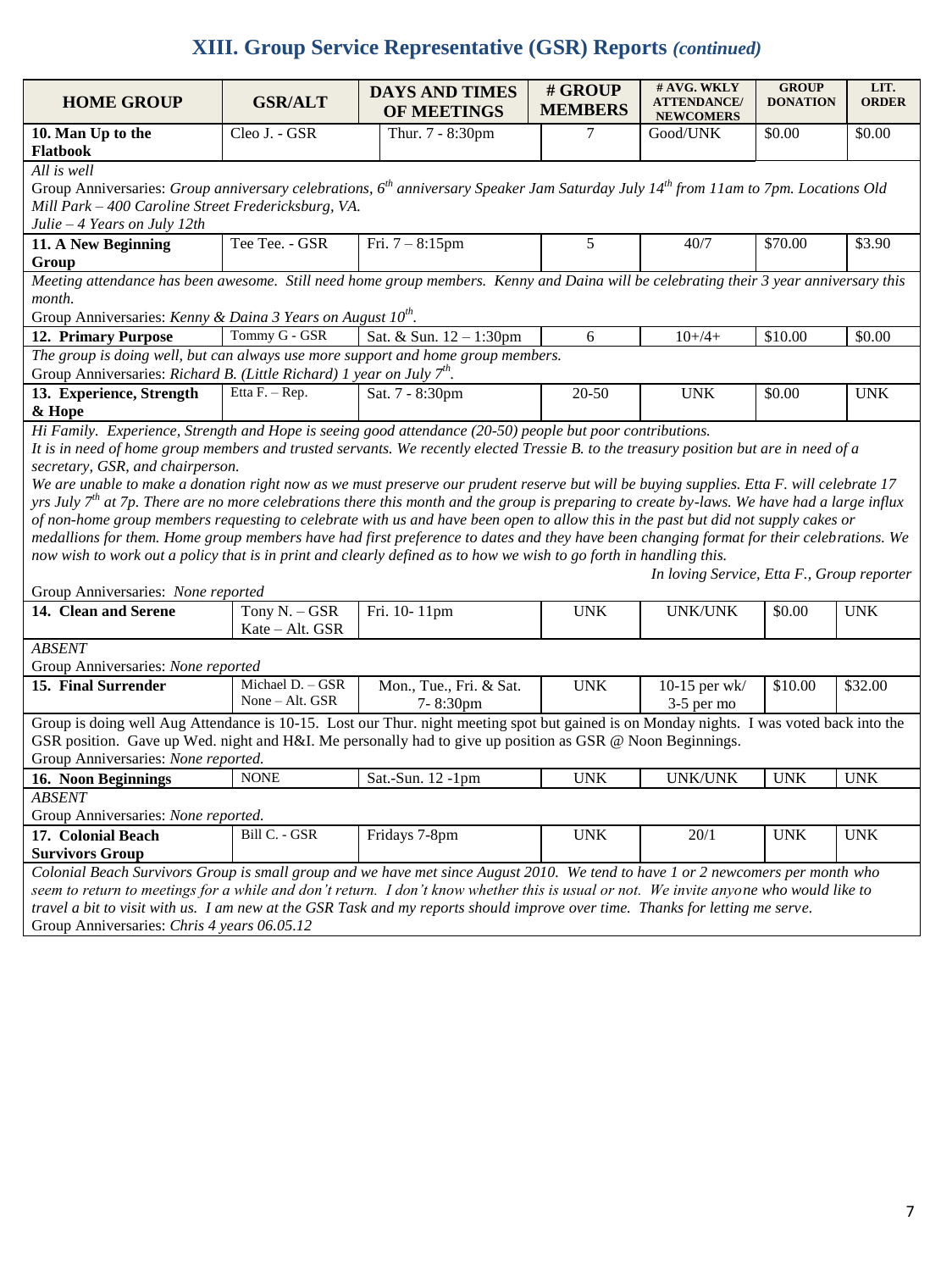#### **XIV. 2 nd Quorum Legend: P = Present A = Absent**

| <b>HOME GROUP NAME</b>             | P/A          | <b>NAME</b>    | <b>POSTION</b> |
|------------------------------------|--------------|----------------|----------------|
| 1. Set It Off                      | P            | Jonathan C.    | <b>GSR</b>     |
| 2. Who Wants to Live               | P            | Michelle<br>G. | <b>GSR</b>     |
| 3. In It to Win It                 | $\mathsf{A}$ | Kim            | Rep.           |
| 4. Hope Fiends                     | P            | Kevin S.       | GSR            |
| 5. Standing By Recovery            | P            | Steve S.       | <b>GSR</b>     |
| 6. Clean Works                     | P            | Dot            | <b>GSR</b>     |
| 7. The Lie Is Dead                 | A            |                |                |
| 8. Start Living Group              | P            | John C.        | <b>GSR</b>     |
| 9. Freedom from Bondage            | P            | Jonathan C.    | Rep            |
| 10. Man Up to the                  | P            | Cleo J.        | <b>GSR</b>     |
| Flatbook                           |              |                |                |
| 11. A New Beginning<br>Group       | P            | Tee Tee        | <b>GSR</b>     |
| 12. Primary Purpose                | P            | Tommy G.       | <b>GSR</b>     |
| 13. Experience, Strength<br>& Hope | P            | Etta F.        | Rep.           |
| 14. Clean and Serene               | A            | Kate W.        | Alt. GSR       |
| 15. Final Surrender                | P            | Mike D.        | <b>GSR</b>     |
| 16. Noon Beginnings                | A            |                |                |
| 17. Colonial Beach                 | P            | Bill C.        | <b>GSR</b>     |
| Survivors Group                    |              |                |                |

Beautiful Butterflies – Absent

Discussion: (Lavitia D., Teresa C., Lauchlan P.) As Beautiful Butterflies is absent they will need to start the 3 consecutive ASC again to be considered for the meeting list and recognition by RANA. Clean & Serene (Lili D.) They did come at the beginning of this Area, Mark E., to drop off a \$10 donation and pick their back order.

| 2 <sup>st</sup> QUORUM CALL - Must 4 per Bylaws |  |  |  |  |  |
|-------------------------------------------------|--|--|--|--|--|
| <b>Group Represented</b>                        |  |  |  |  |  |
| <b>Procedural Votes</b>                         |  |  |  |  |  |

### **XV. Unfinished Business**

#### *Motion 06/03-13:*

*VOTE: For=3, Against= 2, Abstain= 1 Motion –PASSED* To amend Bylaws Article 3 section 1, ASC Agenda to move letter "T" (Open Sharing Session) to After Unfinished Business, but before New Business.

**Intent:** To have an informal set of time during meeting to discuss issues that may result in motions during new business. *\*Changes to By Laws; page 10 Article 8 Section 5 Letter F.*  Discussion: (Antoinette B., Lili D.) *Takes effect at August ASC*

*per the By Laws on page 10 – Article 8, Section 5, Letter F.* (Etta F.) *What is Unfinished Business? This verbiage may need* 

*to be cleared up before continued.*

(Kevin S.) *In our By Laws and Agenda we refer to Old Business as Unfinished.*

### **XVI. Elections for Open Positions**

\*Literature Chair \*Treasure I \*Activities \*See your copy of the Bylaws for qualifications

#### **Treasure I: Motion 07/01-none given:**

Antoinette B. nominated by Mike D.,  $2<sup>nd</sup>$  by Kevin S.

\*Antoinette B. steps down from Treasurer II position to accept the nomination for Treasurer I.

Qualification read from By Laws – Qualification satisfied per the Bylaws.

Discussion (Antoinette B., Etta F., Lili D.): Antoinette's Regional position will be ending. RANAs By Laws (page 2, Article 4, Section 2) do not specify about carrying a Regional and Area position at the same time. It specifies carrying 1 position at RANA Area and 1 Pro-Temp position that must be disclosed to RANA Area.

Has one position at her home group. Has worked with Lili in the last month as well as Lili has offered to be available for questions.

*VOTE: For=3, Against= 1, Abstain= 2 Motion –PASSED Congratulations Antoinette – New RANA Treasurer I!*

*\*\*Treasurer II is now an Open position – please announce to groups along with Literature Chair and Activities Chair*

### **XVI. Elections for Open Positions** *(continued)*

Discussion: (Lili D*.) Question for Activities Sub-Committee – Have you guys been announcing that the Chair position will be open in July? Does anyone know it is open?* (Julie C.) *Yes, but maybe it wasn't announced at the Area Level.*(Lili D.) *Perhaps some of us should have been more diligent to notice this position term was ending. Per the By Laws the month prior we should have had a nomination and election for this position so the entire month before it should have been announced. So GSRs please take back that Activities Chair is open.* 

*Regarding Literature Chair – Last month we had a nominee voted in, however they stepped down and I did the literature order, I am happy to do it again next month along with Margret who is here today volunteered to be of help next month. We, and anyone else that would like to help, will get the Literature done for August. This position is still open, so please continue to announce that the Literature Chair position is open.*

(Rudolph C.) *Point of Clarification – Is Julie going to serve as Pro-Temp for Activies Chair or will this be Open?* (Lili D.) *This up to Julie, if she wants to serve.* (Lauchaln P.) *Julie, will you continue to serve?* (Julie C.) *Sure, I will volunteer to continue to serve.*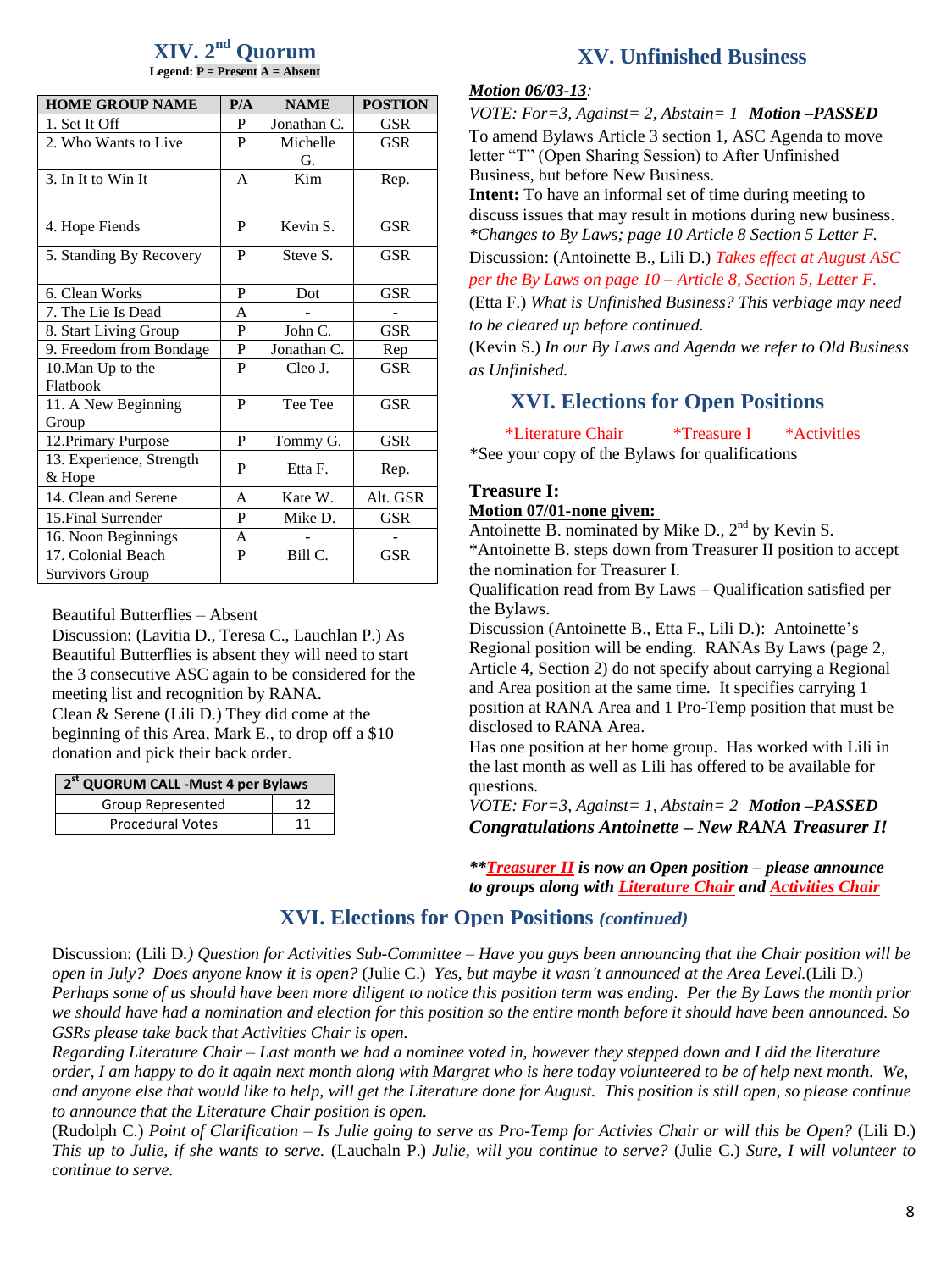### **XVII. New Business**

(Lachlan P.) *Issue with PO Box, can I get assistance with this* (Lili D.) *This has been an issue we have discussed, do we need a smaller box and if we do will this change our #, but going up \$24 a year is worthy of discussion.* (Etta F.) *Will changing the size cause the PO to change our # because historically in order for folks to find us we should keep our PO #.* (Lili D.) *I would assume it would change because #30 is part of the box. I don't know for a year time the Post Office would forward our mail to the new box giving us time to get the new box number information out. Also for the record I think I am the only one picking up mail and we get everybody's mail and whatever isn't ours we put back.* (Steve S.) *Is that \$124 for 6 months or 1 year?* (Lili D.) *\$124 for 6 months, \$248 for the year, so it is going up \$48 for the year.* (Mike D.) *Has one looked into the price for the smaller box? How much will we save by getting a smaller one?* (Kevin S.) *How far are we paid up to?* (Lili D.) *We are in the negative \$24 as we paid \$100 in June. They usually give a receipt quickly, however they did not give us one, they*  gave a standard bill for \$124 due in July 2<sup>nd</sup> so there is some investigation that needs to be made. (Jonathan C.) *If we change to a smaller box will we need to re-do the budget?* (Lili D.) *We simple would not spend it. So if we spend \$75 for the second half of the year we would just take that and the extra funds into account when we re-do the budget in October.* (Bill C.) *Seems to me we should pay the \$24 and spend the next 6 months putting together a mailing list because if they lock our PO Box tomorrow we will have missed the boat on getting our mail.* (Teresa C.) *So if we pay the \$24 that Bill just mentioned we will be paid up to the end of the year?* (Lili D.) *Yes.* (Mike D.) *Per the By Laws we can't get them the \$24 until next month because we have to take the motion to pay back to the home groups.* (Lili D.) *True, if we alter the budgets groups need to vote, however any amount under \$25 can be passed per the By Laws as an emergency measure. Then someone could do research and we could then move ahead with a plan.* (Rudolph C.) *How has a key?* (Lili D.) *Treasurer, PR Chair, Chair and Secretary.* (Rudolph C.) *I think only those with a key should go and discuss this with the Post Office.* (Lauchlan P.) *If we pay the \$24 we are still under budget, does the By Laws state anything about the amount of monies and when they are disbursed?* (Lili D.) *No, we can cut the check and then determine what to do as the budget will remain at \$76.* (Steve S.) *Does anyone want to volunteer to get the information from the Post Office?* (Kevin S.) *I am not a member of the Administration committee but I can easily go speak to them about it. I don't think having a key would influence obtaining that information.* (Lili D.) *To Rudolph's point and Kevin, I am the point of contact with them back when we didn't have a Secretary, as is Greg. I have a woman name that I can pass on to if Kevin is willing to take this on, that would be great.* (Kevin S.) *Certainly.*

#### **\*Regional Motion 156-4** and **Area Motion 07/01-4** must **go back to Home Groups** to be **voted on at August ASC.**

### **Regional New Business Motions:**

**Motion 156-4** *Mover: Bill M Policy Chair 2nd: Jimmy W Peninsula* To change CARNA G&RO Section V: Reports #1: **\*To Be Voted on by Groups at August ASC**

From:

Only reports e-filed, typed, handwrote or emailed no later than one day following RSC will be included in the minutes. To:

Only reports read on the floor and e-filed, typed, handwritten or emailed no later than one day following the RSC will be included in the minutes.

Intent: To ensure that the RSC has the opportunity to hear, discuss and questing the report.

Pros: 1. It is essential that a report be read on the floor to be included in minutes. 2. If reports are not read on the floor at the business meeting, they are not part of the meeting. They can change whatever they want to say at any time up to midnight after RSC.

Cons: 1. That Area RCM needs to be present when the report is given because without them being present there cannot be any discussion.

*See RCM I's report XI. on page 6 for Discussion on this motion as this was when the motion and discussion were read at ASC.*

*VOTE: For=7, Against= 4, Abstain= 0 Motion – PASSED*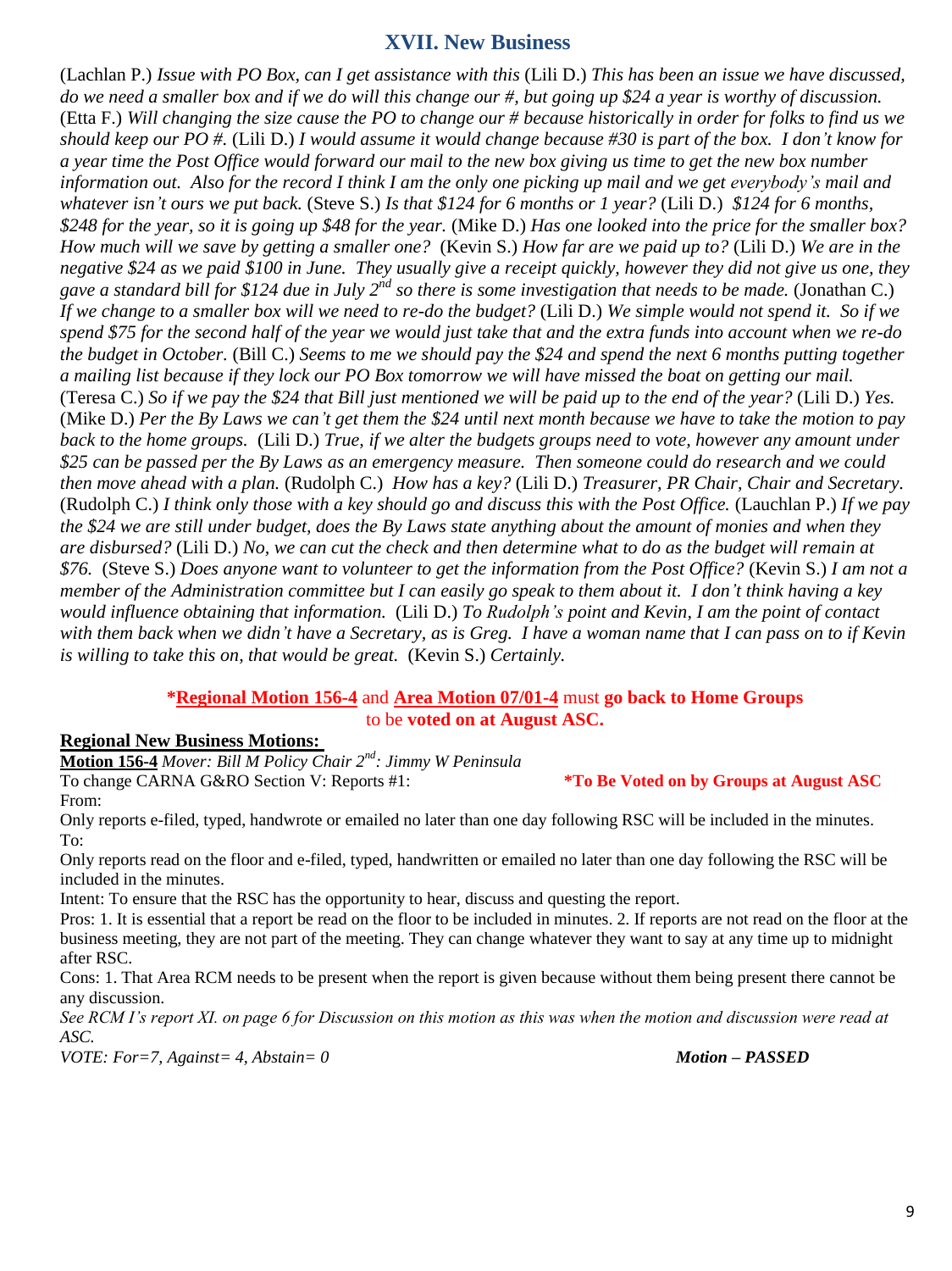10

### **Area New Business Motions:**

**Motion 07/01-04:** Maker: Etta F., 2<sup>nd</sup> by Dot **\*To Be Voted on by Groups at August ASC** That verbiage be changed from "unfinished business" to "old business" on agenda and by laws.

**Intent:** Accountability – unfinished suggests that our business is not closed out. For clarity reasons "old business" more clearly defines the order of business.

### Discussion:

Con (Lili D.) *One of the reasons "unfinished" verbiage was used was because about 2 years ago it was felt that "old" would bring up past business that was finished. That "unfinished" specifically address motions/business that was out at the groups that needed to be addressed and was merely unfinished because the vote had not been taken. That was the general consensus feeling a couple of years ago when this was changed in the By Laws.*

Pro (Etta F.) *In alignment with what is Traditional in looking at other Areas and other levels of service they all use the verbiage "old" to keep the order of business.*

(Lauchaln P.) *Everyone understand? Okay. Please take this motion to your groups, if you don't get a vote then you can't vote on this at next Area. This may seem simple, but the it is important that the Group voice is exercised for the By Laws. GSRs you are the voice for shaping our By Laws.*

**Motion 07/01-05:** Maker: Lili D.

To send a check to Free State for \$491.60 for inv #621222

**Intent:** Keep with the 7<sup>th</sup> tradition and RANA 2012 Budget. No Discussion

**Motion 07/01-06:** Maker: Rudolph C., 2nd by Kevin S. \*Procedural Vote

To have 22 copies of a mach Agenda on file in box.

**Intent:** So that we may have a visual mach Agenda available in case of future Mother Nature disasters.

Discussion: (Lauchlan P.) *This is the Agenda that is in the By Laws.* (Teresa C.) *I am will to update per the vote today.*  (Christopher K.) *Once we vote I am willing to make copies for the box.*

*VOTE: For=10, Against= 0, Abstain= 0 Motion – PASSED*

**Motion 07/01-07:** Maker: Teresa C.  $*Budgeted item no 2<sup>nd</sup> or vote$ 

To be reimbursed for file folders to keep minute records, \$16.05. Budget remains at \$70.95 combined Secretary I & II.

**Intent:** Keep with  $7<sup>th</sup>$  Tradition and RANA budget.

Discussion: (Lauchlan P.)Has receipt attached.

**Motion 07/01-08:** Maker: Lili D.. 2nd By: Steve S. \*Budgeted item no 2nd or vote

To pay PO Box \$24.00 due to increase in costs.

**Intent:** To keep in compliance with the  $7<sup>th</sup>$  tradition and RANA Bylaws.

No Discussion.

### **XVII.Review of Group Status and Business**

### *The Lie is Dead.*

Discussion: (Teresa C.) *Mike D. is here for Final Surrender. The Lie is Dead is the only group to discuss and Stephanie B., the Out Reach Chair was going to be reaching out to them.* (Julie C.) *Stephanie did go to that meeting but they had closed the meeting and gave back the key.* (Lauchlan P.) *Did she say she knew if they were having the meeting in another location?* (Julie C.) *No.*(Lili D.) *Can someone ask Out Reach to reach out to John C. or Nelson?* (John C.) *I'm John C.*  (Lili D.) *Different John C. Does anyone serve on the Out Reach committee?* (Julie C.) *I can get in touch with Stephanie.*  (Lili D.) *Would you be willing to ask her to contact me and I will give her a way to get in touch with John C. and Nelson to find out if they did close it or move it.* (Mike D.) *Can one of you get in touch with Kemper before the end of the month when he prints up the new meeting lists?* (Lili D.) *That would be a really good idea.* (Rudolph C.) *I have a concern. How long do we go through this process of checking on a group that hasn't showed up to Area and breaking our policies, the Out Reach already went out there and the was not meeting there. And we have the meeting list on hold.*

(Lauchlan P.) *For clarity the meeting list were holding for more than just this group.*

(Lili D.) *I don't know what policy we are breaking. Traditionally the meeting list schedule was not altered because of any groups that may or may not be meeting. How we have altered the meeting list traditionally was the effect use of little stickers. In the past we printed the meeting list twice a year, but now with a new PR person we can do it four times a year. To your concern Rudolph I don't think we need to change the policies, we just change the meeting lists as changes happen.* (Rudolph C.) *Per the policies isn't there disciplinary action for missing three ASC meetings?* (Teresa C.) *No, that is for membership.* (Lauchlan P.) *I understand what you are getting at.* (Rudolph C.) *How long do we continue to discuss a group status and if it is a meeting?* (Lili D.) *When I offered John C. or Nelson that had nothing to do with the meeting lists.* (Etta F.) *What was said about the meeting lists was if the meeting was not meeting to be able to contact Kemper and let him know prior if we could, not to hold on printing. In the principle of compassion this meeting is on the outskirts*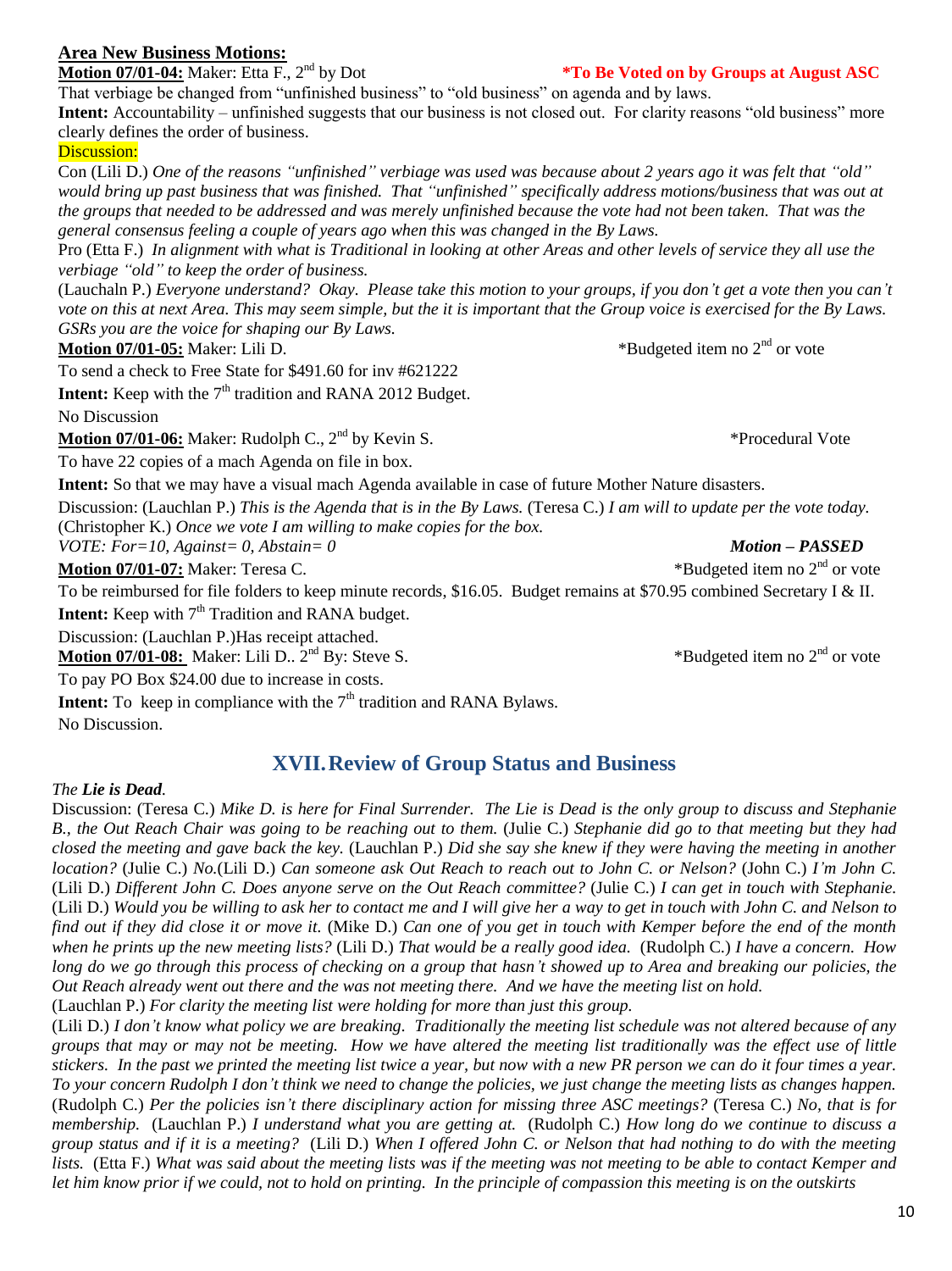### **XVII. Review of Group Status and Business** *(continued)*

*of our Area and in all fairness we have not had an active Out Reach committee for a long time. I had heard of anyone going down there to check on them, perhaps we could give more time to mend a relationship with them vs. taking them off the list. If we can keep the doors of a meeting open that should be our primary purpose for a meeting in a remote area. In my opinion we should try to reach out one more time in the principle of compassion.* (Teresa C.) *Although Julie gave us input they are close, I am guessing we need Stephanie as the Chair to officially let us know before we take the meeting off the list.* (Lauchlan P.) *Kemper when do you need to know before printing?* (Kemper B.) *The last week of this month. Ake 2-3 business days to print.* (Lauchaln P.) *Basically the week before the next Area.* (Lavita D.) *Is it okay for us at our subcommittee meeting if Stephanie is there to make the adjustment.* (Antionette B.) *Is it okay if Stephanie submits a report as an official word.* (Teresa C.) *When Rudolph C. did not come to area and read his report I entered his report as not read.* (Lili D.) *Our By Laws state that reports must be read at Area to be part of the minutes as the minutes are a record of the meeting.*

**Motion 07/01-09:** Maker: Rudolph C., 2nd by Steve S. \*Procedural Vote

To extend Area.

**Intent:** To complete business

No Discussion.

*VOTE: For=7, Against= 4, Abstain= 0 Motion – PASSED*

(Lili D.) *I will make a motion to "Table" this discussion until next month when we can get more info from Stephaine and John/Nelson can give info, but not delay the meeting list print.*

**Motion 07/01-10:** Maker: Lili D., 2<sup>nd</sup> by Jonathan **\*Tabled Discussion to be revisited in Unfinished/Old Business at August ASC** To table discussion of "The Lie is Dead" until the unfinished business portion of the August Area. This motion does not delay the printing of the meeting lists

**Intent:** To be compassionate and try once more to reach the contacts that we know at The Lie is Dead. To keep the meeting lists schedule on schedule.

Discussion: See above.

*VOTE: For=11, Against= 0, Abstain= 0 ` Motion – PASSED*

### **XVIII. Open Sharing**

(Kevin S.) *I am going to the Post Office to ask – the price on a smaller box, will they forward our mail and for how long, what is the process for a large package. Is there anything else?*

(Lavita D.) *I was wonder via consensus is anyone interested in Writing Steps for Recovery if our Area started getting mail from male and females at the Rappahannock Jail want to write/work steps via mail?* There were hands raised for interest.

(Rudolph C.) *Lili – you said if it wasn't read on the floor it cannot be part of our mintues. Can you point to where that is in our By Laws?* (Lili D.) *Article 9, Section 2 on page 10 – Guidance. Roberts Rules of Order is our guide for reporting in the mintues.* (Etta F.) *It protects us from reports that come in after the fact that are not able to be questioned on the floor.* (Teresa C.) *I did ask this question last month.* (Lauchlan)*If a report is sent AND read at Area then it is part of the minutes. If not read, then it is not. This topic speaks to the Regional Motion so you know for bring this back to your groups.*

(Bill C.) *I am concerned about the Bowling Green meetings so I went down and attended. There was not topic and guidance that was not NA. I came to understand the importance of Out Reach.* (Brandon H.) *Was it a night or noon recently?* (Bill C.) *Monday night and a noon.* (Mike D.) *There is no NA Monday night meeting there that is recognized.*  (Bill C.) *They claimed it to be and it was in the same format as the noon meeting I attended.* (Etta F.) *I was there when those meeting started and they are a treatment program – they don't have any other exposure. As well as other meetings that are hybrid meetings, but we can't go in and govern to tell them they are doing it wrong. Out Reach did a get job last week. The answer to this is more participation from experience members.* (Brandon H.) *It is the Traditions that need to be shared there.* (Teresa C.) *If you read last months Out Reach report Stephanie shared and asked if those meetings were in violation and she felt they were not. I have been to a ton of meetings, meeting that have been going for 10 years and I may have an opinion that they are not quality but that is just my opinion.*

### **XIX. Adjournment & Serenity Prayer**

**Motion 07/01--11:** Maker: Brandon H. 2 nd By: Kevin S. \*Procedural Vote Motion to Close

*VOTE: For=11, Against= 0, Abstain= 0 Motion – PASSED*

11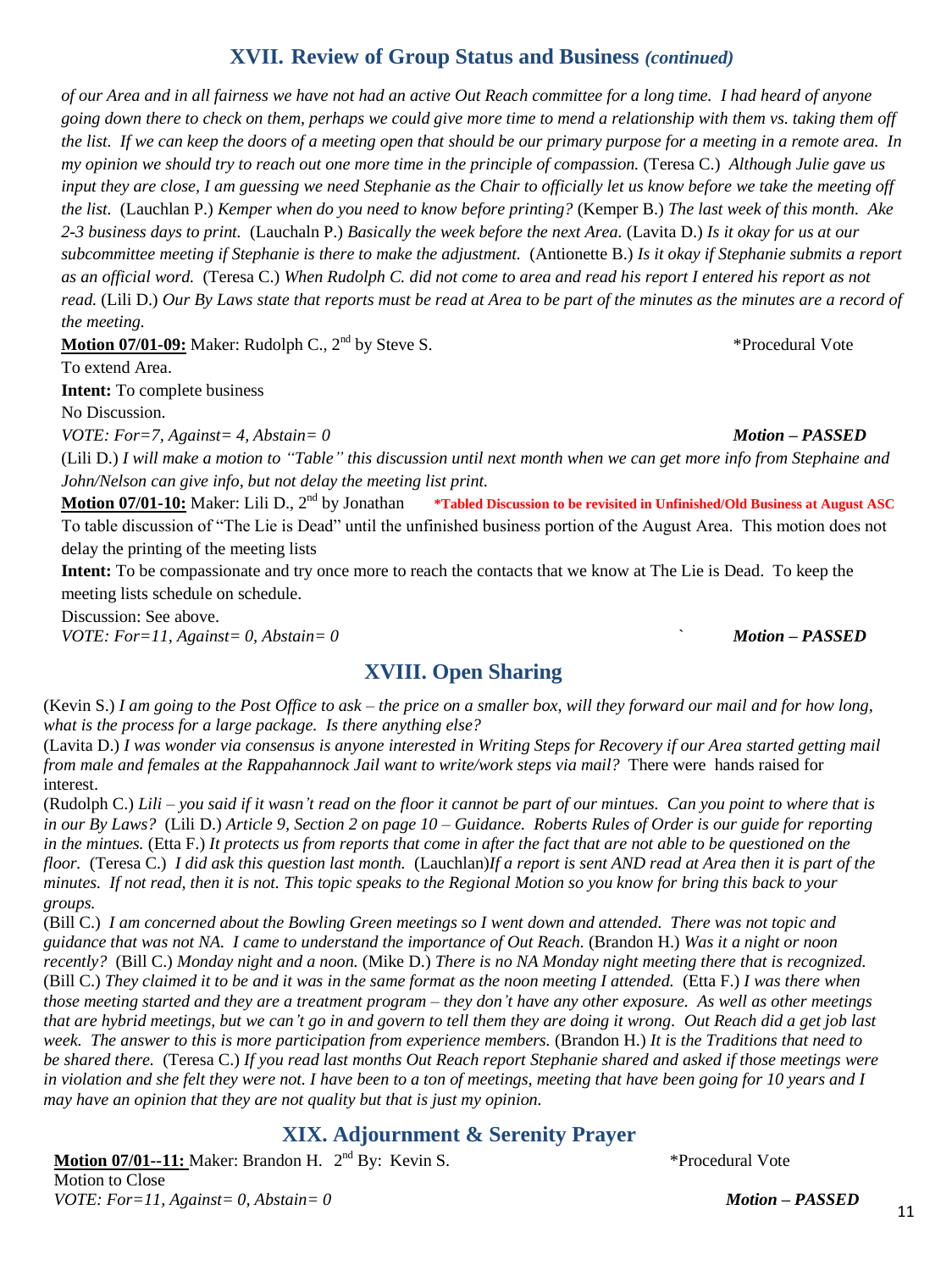### **Appendix A: Report of May 2012 Business given at June 2012 ASC**

Section IX. Treasurers Report, Page 2. \*Please see your Bylaws for Yearly Budget

# **June 2012**

### Report of JUNE 2012 Buriners given at July 2012 ASC.

report

| group donations                     |                      |                |                                                           |                           |                         | deposit               |               |               |
|-------------------------------------|----------------------|----------------|-----------------------------------------------------------|---------------------------|-------------------------|-----------------------|---------------|---------------|
| Set it ove                          | ţ                    | $\blacksquare$ | gina                                                      |                           |                         |                       |               |               |
| Whe Wash In Line                    | Ż                    | 52.37          | wickele gae.                                              |                           | \$                      | 0.47                  | <b>chango</b> |               |
| <b>Noon Beginnings</b>              | t                    | 5.00           | with Expert                                               |                           | $\bullet$               | 15.00 Hours tr        |               |               |
| <b>In it fally in it</b>            | ś.                   | 25.00          | jar.                                                      |                           | $\pmb{\ast}$            | 140.00                |               | lekr 20 anos  |
| Hope Firedo                         | Ś                    |                | <b>Realisting</b>                                         |                           | $\ddot{\phantom{a}}$    | 35.00                 | l Sr          |               |
| <b>Pinal Surrender</b>              | $\ddagger$           | $\blacksquare$ |                                                           |                           | $\ddagger$              | 30.00                 | 10r           |               |
| <b>Standing by Remaining</b>        | ś                    | 22.00          | aleae que                                                 |                           | $\ddagger$              | 280.00                | 20r           |               |
| CleanWorks                          | ś                    | 7.00           | <b>Installation</b> Inspect                               |                           | \$                      | $\blacksquare$        | 50r           |               |
| The Lie is Dead                     | \$                   | $\blacksquare$ |                                                           |                           | $\ddagger$              | $\blacksquare$        | 100r          |               |
| Start Lining                        | Ś                    | $\blacksquare$ | $\frac{1}{2}$ , $\frac{1}{2}$                             |                           | $\hat{\bm{x}}$          | 500.47                |               | الراما بامدها |
| <b>Perchan From Poologe</b>         | \$                   | 5.00           | <b>BB</b> (denuties and gl                                |                           |                         |                       |               |               |
| <b>Handle Le Reserves</b>           | $\bullet$            | $\blacksquare$ | autoiotte.                                                |                           | $\mathbf{t}$            | 264.00 Links          |               |               |
| <b>HealPeginning</b>                | ŧ                    | 20.00          | <b>Techer</b>                                             |                           |                         |                       |               |               |
| <b>Clean b Seeree</b>               | \$                   | 10.00          | <b>bale</b>                                               |                           |                         | tatal:                | - 1           | 764.47        |
| <b>Peinang Perpect</b>              | ś,                   | $\blacksquare$ | <u>Inging gent</u>                                        |                           |                         |                       |               |               |
| Exp., Steeralk & Hope               | ŧ                    |                | <b>halling</b> an                                         |                           |                         |                       |               |               |
| <b>Practifiel Pollection</b>        | $\pmb{\cdot}$        | $\blacksquare$ | terri                                                     |                           |                         | lit doparit workshoot |               |               |
|                                     |                      |                |                                                           |                           | $\bullet$               | 0.10 139              |               |               |
| income                              |                      |                |                                                           |                           | $\ddagger$              | 39.00   loars tr      |               |               |
| group tatal                         | \$                   | 146.37         | Carter Bank & Trust                                       |                           | $\ddagger$              |                       |               | plat 100 anos |
| literature                          | Ė                    | 243.10         |                                                           |                           | $\overline{\mathbf{r}}$ | 10.00                 | 5r            |               |
| <b>Tth trad</b>                     | ŧ                    | 10.00          | <b>Render FOLD</b>                                        |                           | $\ddagger$              | 10.00                 | l 10.         |               |
| <b>Enterpreneurs</b> RCMVelosie     | ś.                   | 365.00         | THIS IS YOUR RECEIPT                                      |                           | $\ddagger$              | 120.00                | 20r           |               |
| tatal:                              | Ġ,                   | 764.47         | DEPOSITE EVERENTEN BY<br>NICERT ARE PROVISIONAL UNTI      |                           | 1                       |                       | 50r           |               |
|                                     |                      |                | THEY BECOME FINAL AS INCIVERD<br>IN THE UNFORM COMMERCIAL |                           | Ŧ                       | 64.00                 | <b>chockr</b> |               |
| expenses                            |                      |                | <b>COOKING</b>                                            |                           | $\pmb{\ast}$            | 243.10 tatal          |               |               |
| <b>VIERS CARNA</b>                  | 1                    | 140.00         | R-A-N-A<br><b>Building</b>                                |                           |                         |                       |               |               |
| si 1888 poolaandee                  | $\ddagger$           | 100.00         | 1155697.009.01                                            |                           |                         |                       |               |               |
| si di Bildi e est                   | Ŧ                    | 30.00          |                                                           |                           |                         |                       |               |               |
| 1002 Feeral ale                     | $\ddagger$           | 74.50          | ገ៤ት ፋን<br>AMOUNT                                          |                           |                         | CHECKPOOK.            |               |               |
| d 1885 - Jan                        | $\ddot{\phantom{a}}$ | 21.00          | <b><i>RECEIVED</i></b>                                    | <b>Beginning balance:</b> |                         |                       | $\mathbf{f}$  | 3,624.66      |
| s <mark>t 1004 overstarg</mark>     | t                    | 25.00          | m 13                                                      |                           |                         | <b>Total Income:</b>  | Ť.            | 764.47        |
| tatal:                              | t                    | 390.50         |                                                           |                           |                         | <b>Total Expense:</b> | ¢.            | (390,501      |
|                                     |                      |                |                                                           |                           |                         | <b>New Balance:</b>   | $\pmb{\ast}$  | 3,998.63      |
|                                     |                      |                | TRANK FOU-FUR AANTING                                     |                           |                         |                       |               |               |
| Expocting:                          |                      |                | <b>BUVALIST</b><br><b>Fig.</b>                            |                           |                         |                       |               |               |
|                                     |                      |                |                                                           |                           |                         |                       |               |               |
| To Direuse:                         |                      |                |                                                           |                           |                         |                       |               |               |
| mailed Feeralale, abovab, and CARHA |                      |                |                                                           |                           |                         |                       |               |               |
| designed of figural modern          |                      |                |                                                           |                           |                         |                       |               |               |
| $124$ multiples                     |                      |                |                                                           |                           |                         |                       |               |               |
|                                     |                      |                |                                                           |                           |                         |                       |               |               |